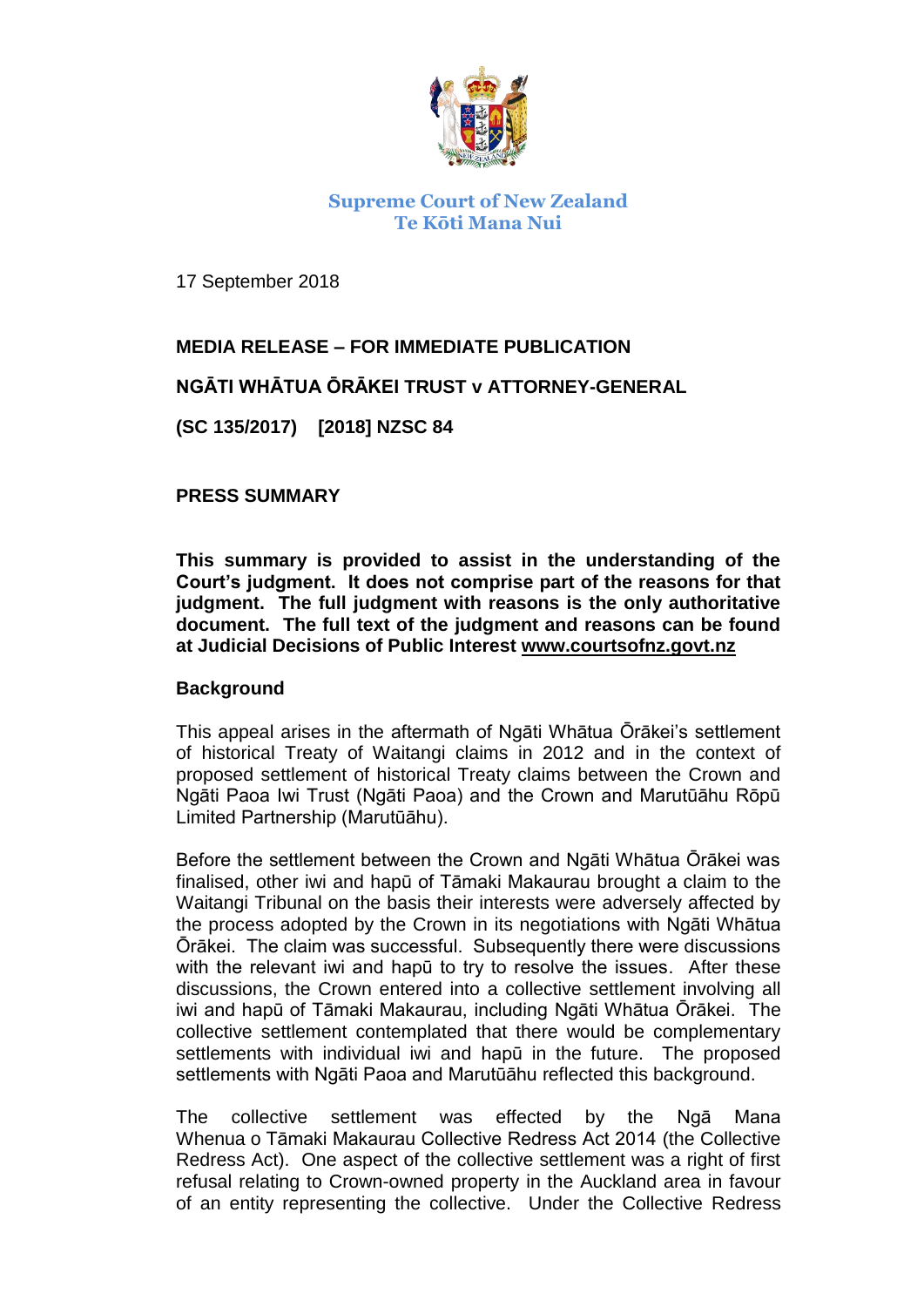Act, a property can be withdrawn from the right of first refusal if the property is required as redress in the settlement of a Treaty claim by an individual iwi or hapū.

As part of the proposed settlements with Ngāti Paoa and Marutūāhu, properties in central Auckland to which the right of first refusal in the Collective Redress Act applies would be withdrawn from the right of first refusal and transferred to Ngāti Paoa and Marutūāhu. The proposed settlements are conditional on the passage of legislation which is yet to be introduced.

Ngāti Whātua Ōrākei brought judicial review proceedings challenging decisions by the Minister for Treaty of Waitangi Negotiations relating to the proposed transfer of commercial properties in central Auckland to Ngāti Paoa and Marutūāhu as part of their settlement packages. Ngāti Whātua Ōrākei objects to the proposed transfer of these properties on the basis that it maintains mana whenua and ahi kā in relation to the areas of central Auckland including the commercial properties in issue, which, it says, makes it inappropriate for them to be transferred to another iwi or hapū. Ngāti Whātua Ōrākei also says it was owed various process rights including consultation before such decisions relating to the transfer of properties in central Auckland to other iwi or hapū can be made by the Minister. Various declarations to this effect were sought in relation to both proposed settlements although prior to the Supreme Court hearing Ngāti Whātua Ōrākei noted that it had abandoned the relief sought against Ngāti Paoa.

The Attorney-General sought to strike out the claim because, he claimed, it was an attempt to directly challenge a decision to legislate and so engaged the principle of non-interference with parliamentary proceedings. This was because the proposed withdrawal of the relevant properties from the right of first refusal and their transfer to Ngāti Paoa or Marutūāhu would be effected by legislation. This meant that the decision of the Minister for Treaty of Waitangi Negotiations in relation to the proposed transfer of the properties was a decision to propose legislation for the consideration of Parliament.

The High Court struck out the claim finding that, amongst other things, the declarations sought related to decisions made in the context of the development and preparation of legislation and were not justiciable.

The Court of Appeal upheld the High Court decision. The Court similarly considered the principle of non-interference with parliamentary proceedings was engaged because there was no proposal that would affect Ngāti Whātua Ōrākei's rights other than a legislative one.

The Supreme Court granted leave to Ngāti Whātua Ōrākei on whether the Court of Appeal should have allowed the appeal.